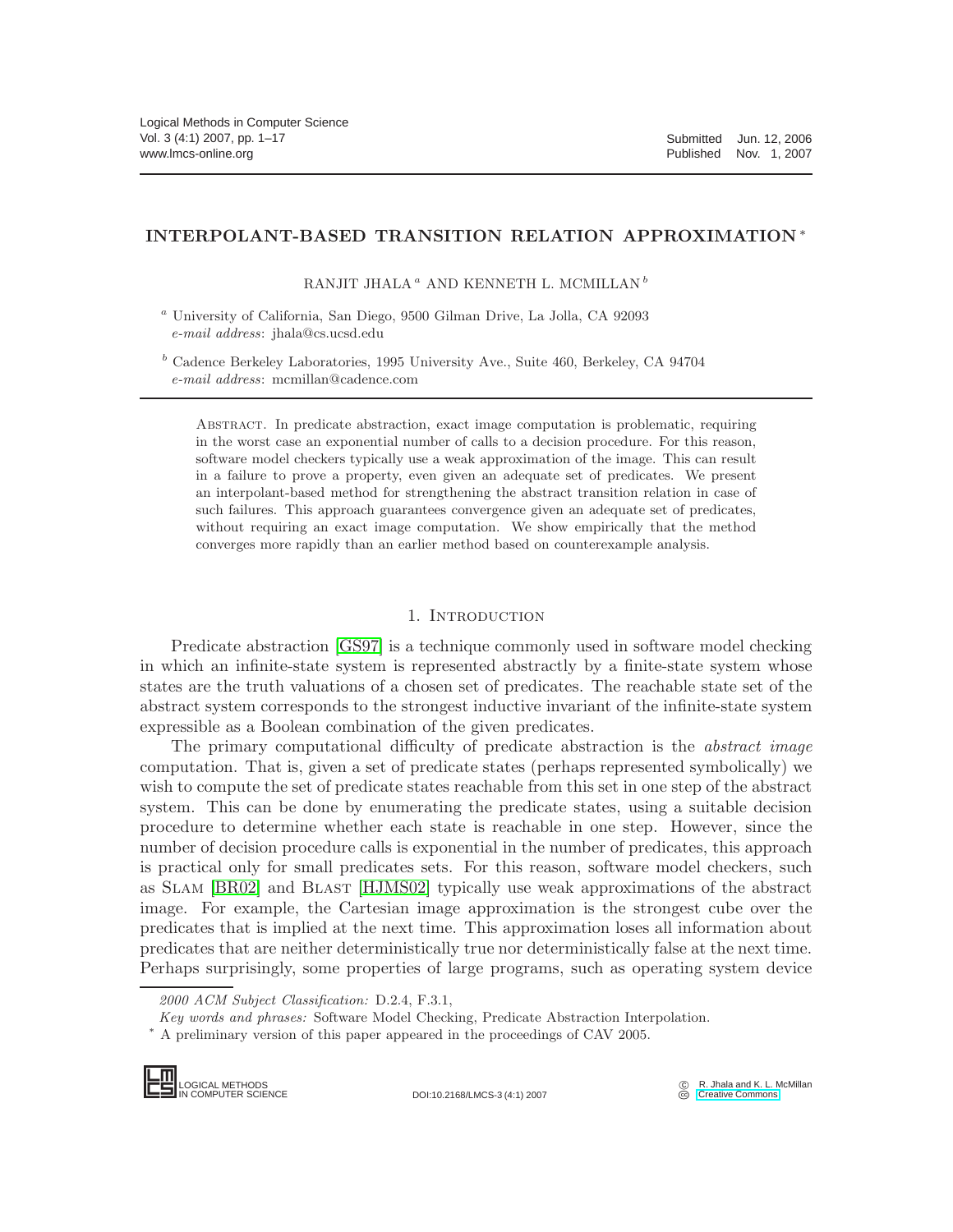drivers, can be verified with this weak approximation [\[BR02,](#page-15-1) [HJMM04\]](#page-15-3). Unfortunately, as we will observe, this approach fails to verify properties of even very simple programs, if the properties relate to data stored in arrays.

This paper introduces an approach to approximating the transition relation of a system using Craig interpolants derived from proofs of bounded model checking instances. These interpolants are formulas that capture the information about the transition relation of the system that was deduced in proving the property in a bounded sense. Thus, the transition relation approximation we obtain is tailored to the property we are trying to prove. Moreover, it is a formula over only state-holding variables. Hence, for abstract models produced by predicate abstraction, the approximate transition relation is a purely propositional formula, even though the original transition relation is characterized by a first-order formula. Thus, we can apply well-developed Boolean image computation methods to the approximate system, eliminating the need for a decision procedure in the image computation. By iteratively refining the approximate transition relation we can guarantee convergence, in the sense that whenever the chosen predicates are adequate to prove the property, the approximate transition relation is eventually strong enough to prove the property.

The reader should bear in mind that there are two kinds of abstraction occurring here. The first is *predicate abstraction*, which produces an abstract transition system whose state-holding variables are propositional. The second is transition relation approximation, which weakens the abstract transition formula, yielding a purely propositional approximate transition formula. To avoid confusion, we will always refer to the former as abstraction, and the latter as *approximation*. The techniques presented here produce an exact reachability result for the abstract model. However, we may still fail to prove unreachability if an inadequate set of predicates is chosen for the abstraction.

After beginning with an overview of closely related work (Section [2\)](#page-1-0), we introduce some notation and definitions related to modelling infinite-state systems symbolically and briefly describe the method of deriving interpolants from proofs (Section [3\)](#page-2-0). Next, we introduce the basic method of transition relation approximation using interpolants (Section [4\)](#page-3-0). In the following section, we discuss a number of optimizations of this basic method that are particular to software verification, including a new method to strengthen interpolants that makes convergence more rapid (Section [7\)](#page-9-0). Finally, we present an experimental presents an experimental comparison of the interpolation method with the Das and Dill method (Section [8\)](#page-12-0).

#### 2. Related work

<span id="page-1-0"></span>The chief alternative to iterative approximation is to produce an exact propositional characterization of the abstract transition relation. For example the method of [\[LBC03\]](#page-15-4) uses small-domain techniques to translate a first-order transition formula into a propositional one that is equisatisfiable over the state-holding predicates. However, this translation introduces a large number of auxiliary Boolean variables, making it impractical to use BDDbased methods for image computation. Though SAT-base Boolean quantifier elimination methods can be used, the effect is still essentially to enumerate the states in the image. By contrast, the interpolation-based method produces an approximate transition relation with no auxiliary Boolean variables, allowing efficient use of BDD-based methods.

The most closely related method is that of Das and Dill [DD01]. This method analyzes abstract counterexamples (sequences of predicate states), refining the transition relation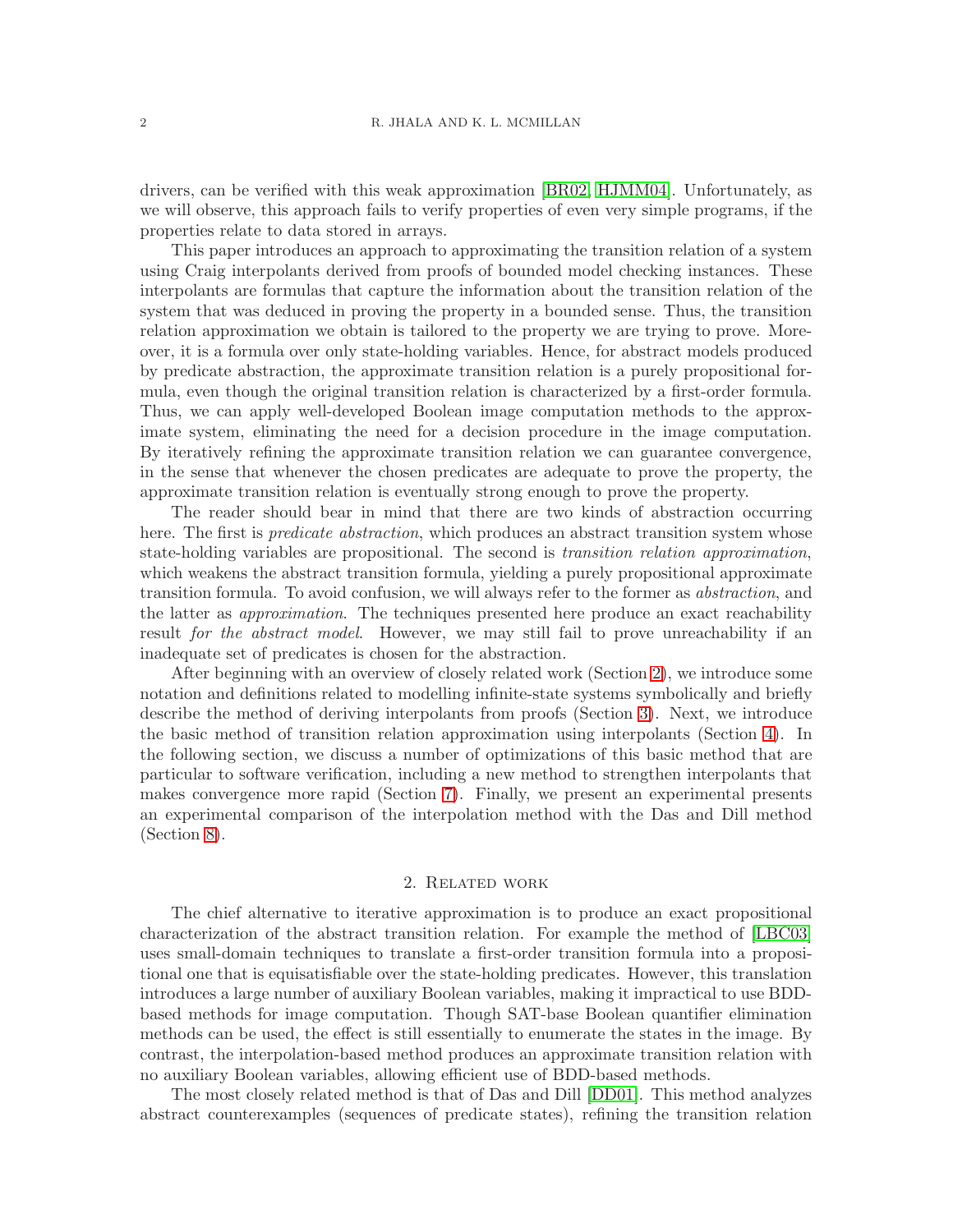approximation in such a way as to rule out infeasible transitions. This method is effective, but has the disadvantage that it uses a specific counterexample and does not consider the property being verified. Thus it can easily generate refinements not relevant to the property. The interpolation-based method does not use abstract counterexamples. Rather, it generates facts relevant to proving the given property in a bounded sense. Thus, it tends to generate more relevant refinements, and as a result converges more rapidly.

In [\[HJMM04\]](#page-15-3), interpolants are used to choose new predicates to refine a predicate abstraction. Here, we use interpolants to refine an approximation of the abstract transition relation for a given set of predicates.

#### 3. Preliminaries

<span id="page-2-0"></span>Let S be a first-order signature, consisting of individual variables and uninterpreted  $n$ ary functional and propositional constants. A *state formula* is a first-order formula over  $S$ , (which may include various interpreted symbols, such as  $=$  and  $+$ ). We can think of a state formula  $\phi$  as representing a set of states, namely, the set of first-order models of  $\phi$ . We will express the proposition that an interpretation  $\sigma$  over S models  $\phi$  by  $\phi[\sigma]$ .

We also assume a first-order signature  $S'$ , disjoint from  $S$ , and containing for every symbol  $s \in S$ , a unique symbol s' of the same type. For any formula or term  $\phi$  over S, we will use  $\phi'$  to represent the result of replacing every occurrence of a symbol s in  $\phi$  with s'. Similarly, for any interpretation  $\sigma$  over S, we will denote by  $\sigma'$  the interpretation over S' such that  $\sigma's' = \sigma s$ . A transition formula is a first-order formula over  $S \cup S'$ . We think of a transition formula T as representing a set of state pairs, namely the set of pairs  $(\sigma_1, \sigma_2)$ , such that  $\sigma_1 \cup \sigma_2'$  models T. Will will express the proposition that  $\sigma_1 \cup \sigma_2'$  models T by  $T[\sigma_1, \sigma_2]$ .

The strongest postcondition of a state formula  $\phi$  with respect to transition formula T, denoted sp<sub>T</sub>( $\phi$ ), is the strongest proposition  $\psi$  such that  $\phi \wedge T$  implies  $\psi'$ . We will also refer to this as the *image* of  $\phi$  with respect to T. Similarly, the *weakest precondition* of a state formula  $\phi$  with respect to transition formula T, denoted  $wp_T(\phi)$  is the weakest proposition  $\psi$  such that  $\psi \wedge T$  implies  $\phi'$ .

A transition system is a pair  $(I, T)$ , where I is a state formula and T is a transition formula. Given a state formula  $\psi$ , we will say that  $\psi$  is k-reachable in  $(I, T)$  when there exists a sequence of states  $\sigma_0, \ldots, \sigma_k$ , such that  $I[\sigma_0]$  and for all  $0 \leq i \leq k$ ,  $T[\sigma_i, \sigma_{i+1}]$ , and  $\psi[\sigma_k]$ . Further,  $\psi$  is reachable in  $(I, T)$  if it is k-reachable for some k. We will say that  $\phi$  is an invariant of  $(I, T)$  when  $\neg \phi$  is not reachable in  $(I, T)$ . A state formula  $\phi$  is an *inductive invariant* of  $(I, T)$  when I implies  $\phi$  and  $sp_T(\phi)$  implies  $\phi$  (note that an inductive invariant is trivially an invariant).

3.1. **Bounded model checking.** The fact that  $\psi$  is k-reachable in  $(I, T)$  can be expressed symbolically. For any symbol s, and natural number i, we will use the notation  $s^{\langle i \rangle}$  to represent the symbol s with i primes added. Thus,  $s^{(3)}$  is s'''. A symbol with i primes will be used to represent the value of that symbol at time  $i$ . We also extend this notation to formulas. Thus, the formula  $\phi^{(i)}$  is the result of adding i primes to every uninterpreted symbol in  $\phi$ .

Now, assuming T is total, the state formula  $\psi$  is k-reachable in  $(I, T)$  exactly when this formula is consistent:

$$
I^{\langle 0 \rangle} \wedge T^{\langle 0 \rangle} \wedge \cdots T^{\langle k-1 \rangle} \wedge \psi^{\langle k \rangle}
$$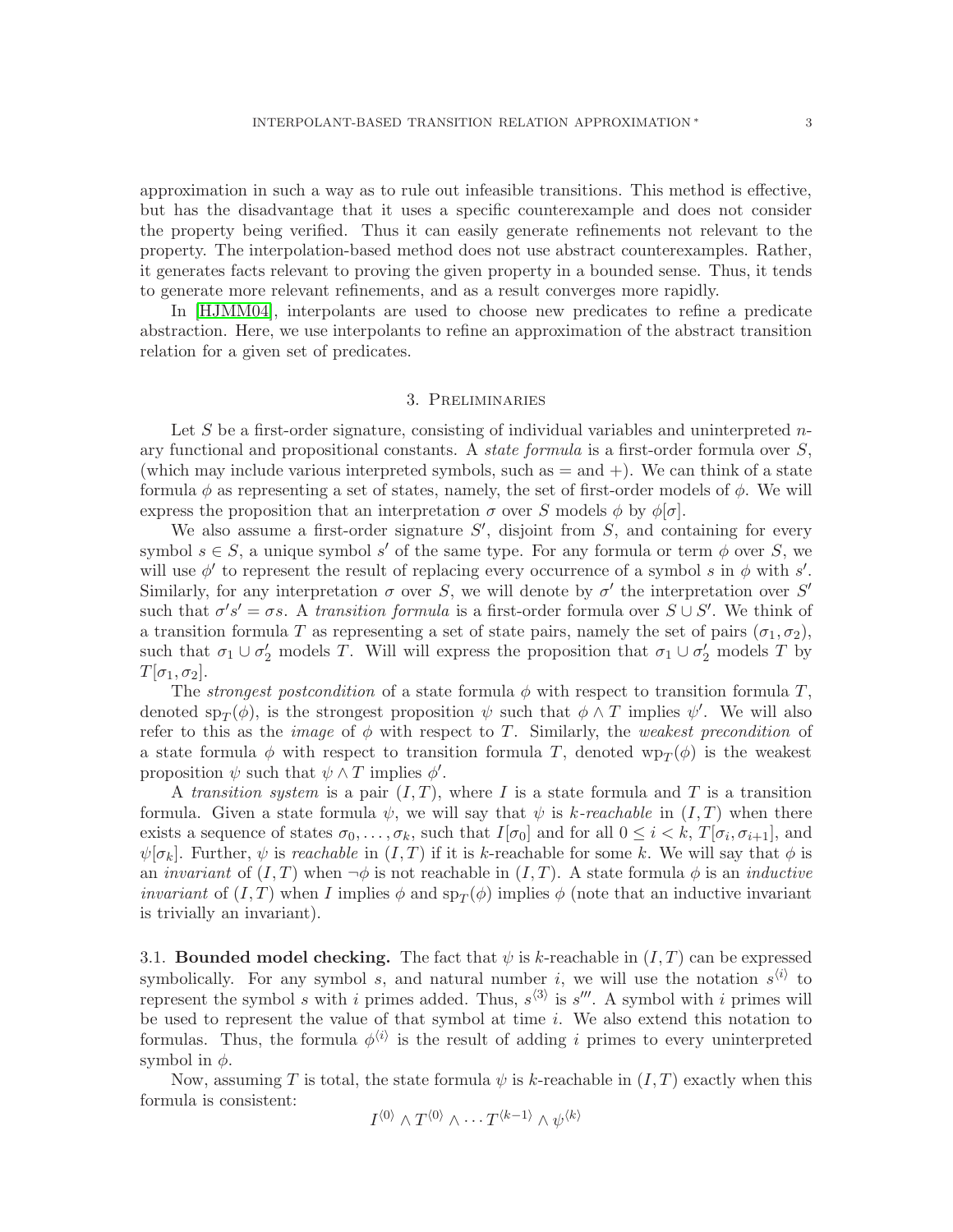We will refer to this as a *bounded model checking* formula [\[BCCZ99\]](#page-15-5), since by testing satisfiability of such formulas, we can determine the reachability of a given condition within a bounded number of steps.

3.2. Interpolants from proofs. Given a pair of formulas  $(A, B)$ , such that  $A \wedge B$  is inconsistent, an *interpolant* for  $(A, B)$  is a formula A with the following properties:

- A implies  $A$ ,
- $\hat{A} \wedge B$  is unsatisfiable, and
- $\hat{A}$  refers only to the common symbols of  $A$  and  $B$ .

Here, "symbols" excludes symbols such as  $\wedge$  and  $=$  that are part of the logic itself. Craig showed that for first-order formulas, an interpolant always exists for inconsistent formulas [\[Cra57\]](#page-15-6). Of more practical interest is that, for certain proof systems, an interpolant can be derived from a refutation of  $A \wedge B$  in linear time. For example, a purely propositional refutation of  $A \wedge B$  using the resolution rule can be translated to an interpolant in the form of a Boolean circuit having the same structure as the proof [\[Kra97,](#page-15-7) [Pud97\]](#page-16-0).

In [\[McM05\]](#page-16-1) it is shown that linear-size interpolants can be derived from refutations in a first-order theory with uninterpreted function symbols and linear arithmetic. This translation has the property that whenever A and B are quantifier-free, the derived interpolant  $\hat{A}$ is also quantifier-free.<sup>[1](#page-3-1)</sup> We will exploit this property in the sequel.

Heuristically, the chief advantage of interpolants derived from refutations is that they capture the facts that the prover derived about A in showing that A is inconsistent with  $B$ . Thus, if the prover tends to ignore irrelevant facts and focus on relevant ones, we can think of interpolation as a way of filtering out irrelevant information from A.

For the purposes of this paper, we must extend the notion of interpolant slightly. That is, given an indexed set of formulas  $A = \{a_1, \ldots, a_n\}$  such that  $\bigwedge A$  is inconsistent, a symmetric interpolant for A is an indexed set of formulas  $\hat{A} = \{\hat{a}_1, \ldots, \hat{a}_n\}$  such that each  $a_i$  implies  $\hat{a}_i$ , and  $\bigwedge \hat{A}$  is inconsistent, and each  $\hat{a}_i$  is over the symbols common to  $a_i$  and  $A \setminus a_i$ . We can construct a symmetric interpolant for A from a refutation of  $\bigwedge A$  by simply letting  $\hat{a}_i$  be the interpolant derived from the given refutation for the pair  $(a_i, \Lambda A \setminus a_i)$ . As long as all the individual interpolants are derived *from the same proof*, we are guaranteed that their conjunction is inconsistent. In the sequel, if A is a symmetric interpolant for  $A$ , and the elements of A are not explicitly indexed, we will use the notation  $A(a_i)$  to refer to  $\hat{a_i}$ .

#### 4. Transition relation approximation

<span id="page-3-0"></span>Because of the expense of image computation in symbolic model checking, it is often beneficial to abstract the transition relation before model checking, removing information that is not relevant to the property to be proved. Some examples of techniques for this purpose are [\[CGJ](#page-15-8)+00, [MA03\]](#page-15-9).

In this paper, we introduce a method of approximating the transition relation using bounded model checking and symmetric interpolation. Given a transition system  $(I, T)$ and a state formula  $\psi$  that we wish to prove unreachable, we will use interpolation to

<span id="page-3-1"></span> $1$  Note that the Craig theorem does not guarantee the existence of quantifier-free interpolants. In general this depends on the choice of interpreted symbols in the logic.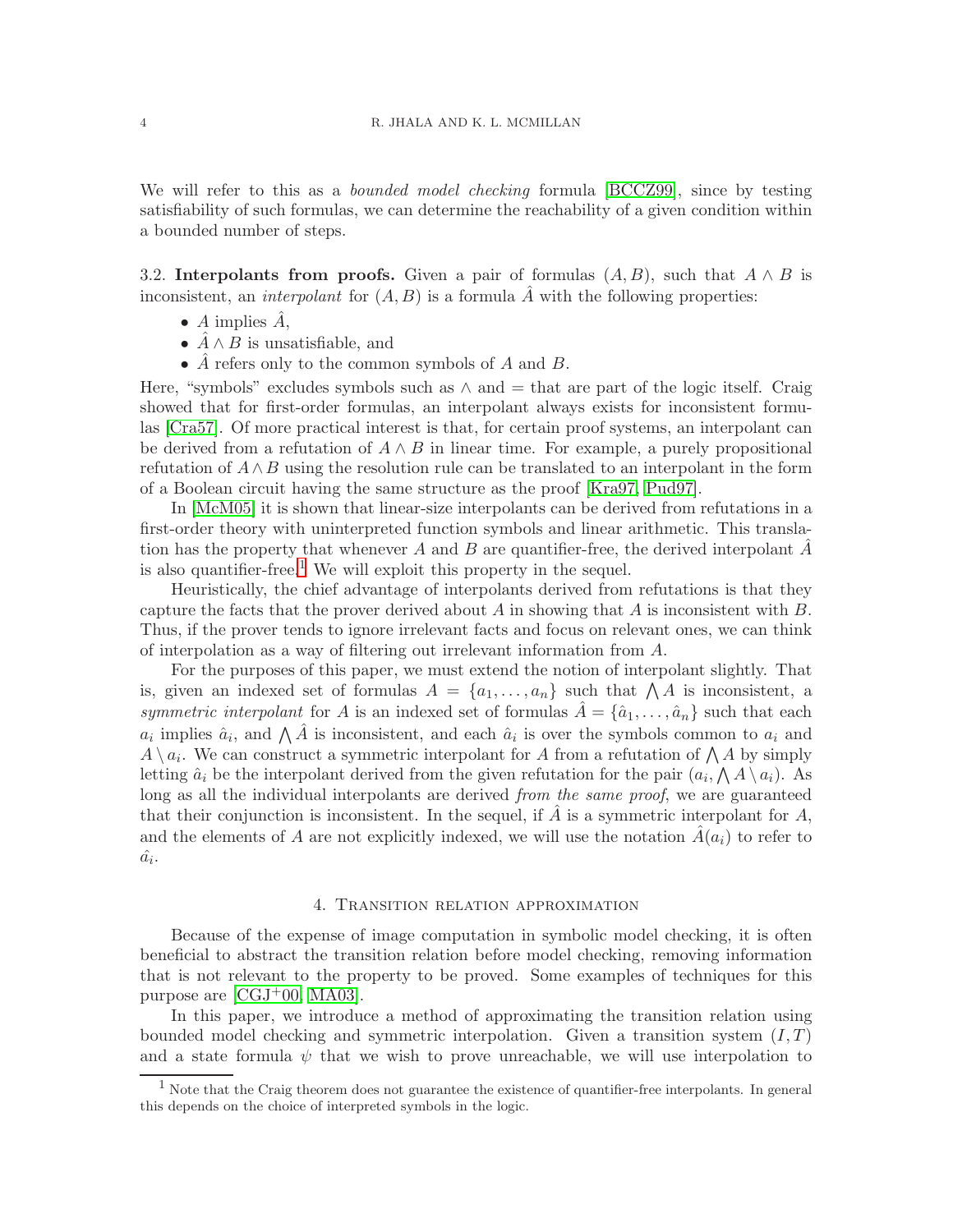# $\hat{T} \leftarrow \text{TRUE}$ repeat

if  $\psi$  unreachable in  $(I, \hat{T})$ , return "unreachable" else, if  $\psi$  reachable in k steps in  $(I, \hat{T})$  $A \leftarrow \{I^{\langle 0 \rangle}, T^{\langle 0 \rangle}, \dots, T^{\langle k-1 \rangle}, \psi^{\langle k \rangle}\}$ if  $\bigwedge A$  satisfiable, return "reachable in k steps" else  $\hat{A} \leftarrow \text{ITP}(A)$  $\hat{T} \leftarrow \hat{T} \wedge \bigwedge_{i=0}^{k-1} (\hat{A}(T^{\langle i \rangle}))^{\langle -i \rangle}$ 

## end repeat

<span id="page-4-0"></span>Figure 1: Interpolation-based transition approximation loop. Here, ITP is a function that computes a symmetric interpolant for a set of formulas.

refine an approximation  $\hat{T}$  of the transition relation T, such that T implies  $\hat{T}$ . The initial approximation is just  $\hat{T} = \text{TRUE}.$ 

We begin the refinement loop by attempting to verify the unreachabilty of  $\psi$  in the approximate system  $(I, T)$ , using an appropriate model checking algorithm. If  $\psi$  is found to be unreachable in  $(I, \hat{T})$ , we know it is unreachable in the stronger system  $(I, T)$ . Suppose, on the other hand that  $\psi$  is found to be k-reachable in  $(I, \hat{T})$ . It may be that in fact  $\psi$  is k-reachable in  $(I, T)$ , or it may be that  $\hat{T}$  is simply too weak an approximation to refute this. To find out, we will use bounded model checking.

That is, we construct the following set of formulas:

 $A \doteq \{I^{\langle 0 \rangle}, T^{\langle 0 \rangle}, \dots, T^{\langle k-1 \rangle}, \psi^{\langle k \rangle}\}$ 

Note that  $\bigwedge A$  is exactly the bounded model checking formula that characterizes k-reachability of  $\psi$  in  $(I, T)$ . We use a decision procedure to determine satisfiability of  $\bigwedge A$ . If it is satisfiable,  $\psi$  is reachable and we are done. If not, we obtain from the decision procedure a refutation of  $\bigwedge A$ . From this, we extract a symmetric interpolant  $\hat{A}$ . Notice that for each i in  $0... k-1$ ,  $\hat{A}(T^{\langle i \rangle})$  is a formula implied by  $T^{\langle i \rangle}$ , the transition formula shifted to time *i*. Let us shift these formulas back to time 0, thus converting them to transition formulas. That is, for  $i = 0 \dots k - 1$ , let:

$$
\hat{T}_i \doteq (\hat{A}(T^{\langle i \rangle}))^{\langle -i \rangle}
$$

where we use  $\phi^{\langle -i \rangle}$  to denote removal of i primes from  $\phi$ , when feasible. We will call these formulas the *transition interpolants*. From the properties of symmetric interpolants, we know the bounded model checking formula

$$
I_0 \wedge \hat{T}_0^{\langle 0 \rangle} \wedge \cdots \hat{T}_{k-1}^{\langle k-1 \rangle} \wedge \psi_k
$$

is unsatisfiable. Thus we know that the conjunction of the transition interpolants  $\bigwedge_i \hat{T}_i$ admits no path of k steps from I to  $\psi$ . We now compute a refined approximation  $\dot{T} = \hat{T} \wedge \hat{T}$  $\bigwedge_i \hat{T}_i$ . This becomes our approximation  $\hat{T}$  in the next iteration of the loop. This procedure is summarized in Figure [1.](#page-4-0) Notice that at each iteration, the refined approximation  $\dot{T}$ is strictly stronger than  $\hat{T}$ , since  $\hat{T}$  allows a counterexample of k steps, but  $\hat{T}$  does not. Thus, for finite-state systems, the loop must terminate. This is simply because we cannot strengthen a formula with a finite number of models infinitely.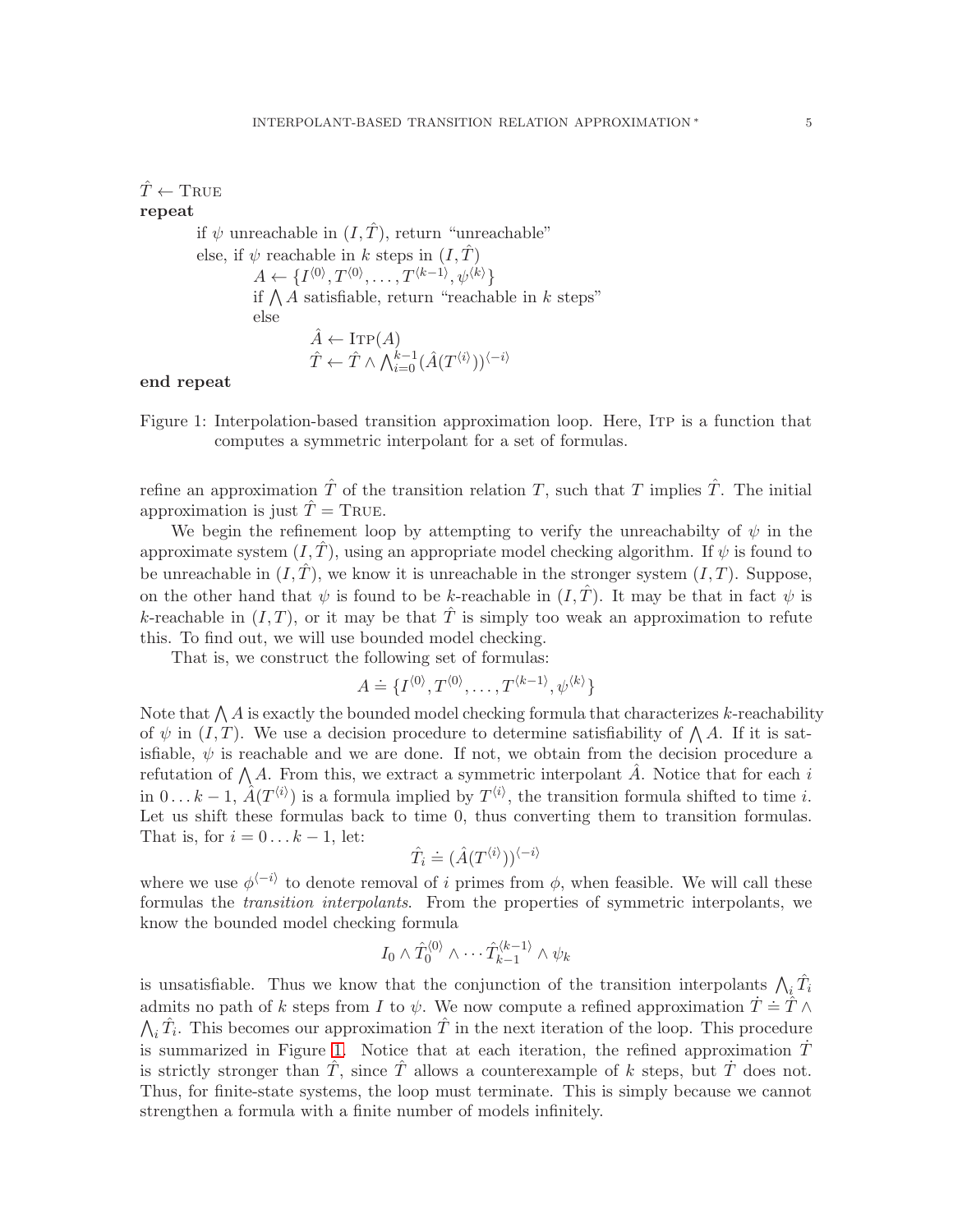The approximate transition formula  $\hat{T}$  has two principle advantages over T. First, it contains only facts about the transition relation that were derived by the prover in resolving the bounded model checking problem. Thus it is in some sense an abstraction of  $T$  relative to  $\psi$ . Second, T contains only state-holding symbols. We will say that a symbol  $s \in S$  is state-holding in  $(I, T)$  when s occurs in I, or s' occurs in T. In the bounded model checking formula, the only symbols in common between  $T^{\langle i \rangle}$  and the remainder of the formula are of the form  $s^{(i)}$  or  $s^{(i+1)}$ , where s is state-holding. Thus, the transition interpolants  $\hat{T}_i$  contain only state-holding symbols and their primed versions.

The elimination of the non-state-holding symbols by interpolation has two potential benefits. First, in hardware verification there are usually many non-state-holding symbols representing inputs of the system. These symbols contribute substantially to the cost of the image computation in symbolic model checking. Second, for this paper, the chief benefit is in the case when the state-holding symbols are all propositional  $(i.e.,$  they are propositional constants). In this case, even if the transition relation  $T$  is a first-order formula, the approximation  $\hat{T}$  is a propositional formula. The individual variables and function symbols are eliminated by interpolation. Thus we can apply well-developed Boolean methods for symbolic model checking to the approximate system. In the next section, we will apply this approach to predicate abstraction.

#### 5. Application to predicate abstraction

Predicate abstraction [\[GS97\]](#page-15-0) is a technique commonly used in software model checking in which the state of an infinite-state system is represented abstractly by the truth values of a chosen set of predicates P. The method computes the strongest inductive invariant of the system expressible as a Boolean combination of these predicates.

Let us fix a concrete transition system  $(I, T)$  and a finite set of state formulas P that we will refer to simply as "the predicates". We assume a finite set  $V \subset S$  of uninterpreted propositional symbols not occurring in I or T. The set V consists of a symbol  $v_p$  for every predicate  $p \in P$ . We will construct an abstract transition system  $(I, T)$  whose states are the minterms over  $V$ . To relate the abstract and concrete systems, we define a concretization function  $\gamma$ . Given a formula over V,  $\gamma$  replaces every occurrence of a symbol  $v_p$  with the corresponding predicate p. Thus, if  $\phi$  is a Boolean combination over  $V$ ,  $\gamma(\phi)$  is the same combination of the corresponding predicates in P.

For the sake of simplicity, we assume that the initial condition  $I$  is a Boolean combination of the predicates. Thus we choose  $\overline{I}$  so that  $\gamma(\overline{I}) = I$ . We define the abstract transition relation  $\overline{T}$  such that, for any two minterms  $s, t \in 2^V$ , we have  $\overline{T}[s, t]$  exactly when  $\gamma(s) \wedge T \wedge \gamma(t)'$  is consistent. In other words, there is a transition from abstract state s to abstract state t exactly when there is a transition from a concrete state satisfying  $\gamma(s)$  to a concrete state satisfying  $\gamma(t)$ .

We can easily show by induction on the number of steps that if a formula  $\psi$  over V is unreachable in  $(I, T)$  then  $\gamma(\psi)$  is unreachable in  $(I, T)$  (though the converse does not hold). To allow us to check whether a given  $\psi$  is in fact reachable in the abstract system, we can express the abstract transition relation symbolically [\[LBC03\]](#page-15-4). The abstract transition relation can be expressed as

$$
\bar{T} \doteq \left( \left( \bigwedge_{p \in P} (v_p \iff p) \right) \land T \land \left( \bigwedge_{p \in P} (p' \iff v'_p) \right) \right) \downarrow (V \cup V')
$$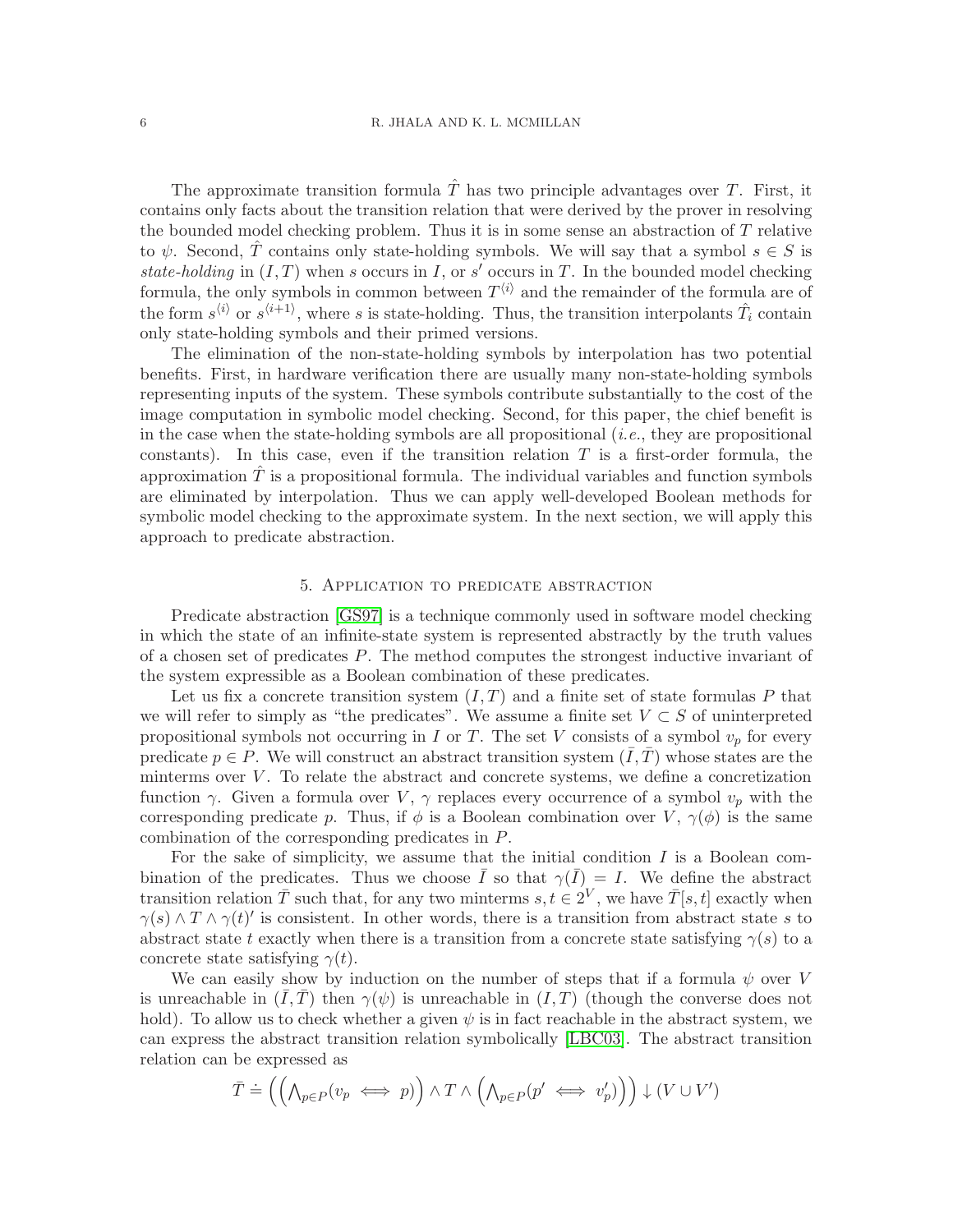where  $Q \downarrow W$  denotes the "hiding" of non-W symbols in Q by renaming them to fresh symbols in S. Hiding the concrete symbols in this way takes the place of existential quantification. Notice that, under this definition, the state-holding symbols of  $(\overline{I}, \overline{T})$  are exactly V. Moreover, for any two minterms  $s, t \in 2^V$ , the formula  $s \wedge \overline{T} \wedge t'$  is consistent exactly when  $\gamma(s) \wedge T \wedge \gamma(t)'$  is consistent. Thus,  $\overline{T}$  characterizes exactly the transitions of our abstract system.

To determine whether  $\psi$  is reachable in this system using the standard "symbolic" approach, we would compute the reachable states  $R$  of the system as the limit of the following recurrence:

$$
R_0 \doteq \bar{I}
$$
  

$$
R_{i+1} \doteq R_i \vee \text{sp}_{\bar{T}}(R_i)
$$

The difficulty here is to compute the image  $sp_{\overline{T}}$ . We cannot apply standard propositional methods for image computation, since the transition formula  $T$  is not propositional. We can compute  $\text{sp}_{\bar{T}}(\phi)$  as the disjunction of all the minterms  $s \in 2^V$  such that  $\phi \wedge \bar{T} \wedge s'$ is consistent. However, this is quite expensive in practice, since it requires an exponential number of calls to a theorem prover. In [\[LBC03\]](#page-15-4), this is avoided by translating  $\overline{T}$  into a propositional formula that is equisatisfiable with  $\overline{T}$  over  $V \cup V'$ . This makes it possible to use well developed Boolean image computation methods to compute the abstract strongest postcondition. Nonetheless, because the translation introduces a large number of free propositional variables, the standard approaches to image computation using Binary Decision Diagrams (BDD's) were found to be inefficient. Alternative methods based on enumerating the satisfiable assignments using a SAT solver were found to be more effective, at least for small numbers of predicates. However, this method is still essentially enumerative. Its primary advantage is that information learned by the solver during the generation of one satisfying assignment can be reused in the next iteration.

Here, rather than attempting to compute images exactly in the abstract system, we will simply observe that state-holding symbols of the abstraction  $(I, T)$  are all propositional. Thus, the interpolation-based transition relation approximation method of the previous section reduces the transition relation to a purely propositional formula. Moreover, it does this without introducing extraneous Boolean variables. Thus, we can apply standard BDDbased model checking methods to the approximated system  $(I, \tilde{T})$  without concern that nonstate-holding Boolean variables will cause a combinatorial explosion. Finally, termination of the approximation loop is guaranteed because the abstract state space is finite.

#### 6. Software model checking

In model checking sequential deterministic programs, we can make some significant optimizations in the above method.

6.1. Path-based approximation. The first optimization is to treat the program counter explicitly, rather than modeling it as a symbolic variable. The main advantage of this is that it will allow us to apply bounded model checking only to particular program paths (i.e., sequences of program locations) rather than to the program as a whole.

We will say that a *program*  $\Pi$  is a pair  $(L, R)$ , where L is a finite set of *locations*, and R is a finite set of *operations*. An operation is a triple  $(l, T, l')$  where T is a transition formula,  $l \in L$  is the entry location of the statement, and  $l' \in L$  is the exit location of the statement.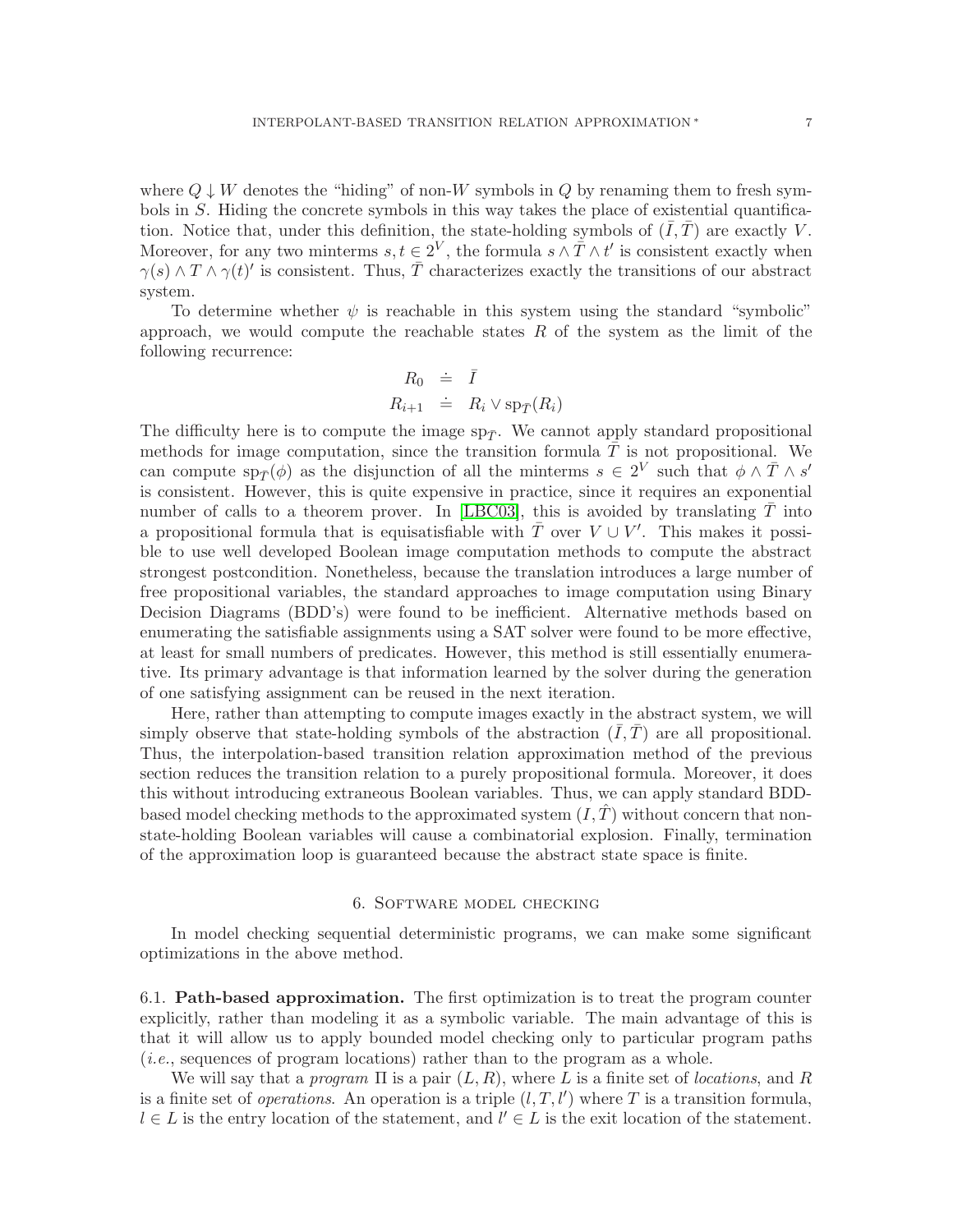A path of program  $\Pi$  from location  $l_0 \in L$  to location  $l_k \in L$  is a sequence  $\pi \in R^{k-1}$ , of the form  $(l_0, T_0, l_1)(l_1, T_1, l_2)\cdots(l_{k-1}, T_{k-1}, l_k)$ . We say that the path is *feasible* when there exists a sequence of states  $\sigma_0 \cdots \sigma_k$  such that, for all  $0 \leq i < k$ , we have  $T_i[\sigma_i, \sigma_{i+1}]$ . The reachability problem is to determine whether program Π has a feasible path from a given initial location  $l_0$  to a given final location  $l_f$ .

As in the previous section, we assume a fixed set of predicates  $P$ , and a corresponding set of uninterpreted propositional symbols  $V$ . Using these, we construct an abstract program  $\bar{\Pi} = (L, \bar{R})$ . For any operation  $r = (l, T, l')$ , let the abstract operation  $\bar{r}$  be  $(l, \bar{T}, l')$ , where, as before

$$
\bar{T} \doteq \left( \left( \bigwedge_{p \in P} (v_p \iff p) \right) \land T \land \left( \bigwedge_{p \in P} (p' \iff v'_p) \right) \right) \downarrow (V \cup V')
$$

The abstract operation set  $\overline{R}$  is then  $\{\overline{r} \mid r \in R\}$ . We can easily show that if a path  $r_0 \cdots r_{k-1}$  is feasible, then the corresponding abstract path  $\bar{r}_0 \cdots \bar{r}_{k-1}$  is also feasible. Thus if a given location  $l_f$  is unreachable from  $l_0$  in the abstract program, it is unreachable from  $l_0$ in the concrete program.

Now we can apply the interpolation-based approximation approach to programs. We will build an approximate program  $\hat{\Pi} = (L, \hat{R})$ , where  $\hat{R}$  consists of an operation  $\hat{r} = (l, \hat{T}, l')$ for every  $\bar{r} = (l, \bar{T}, l')$  in  $\bar{R}$ , such that  $\bar{T}$  implies  $\hat{T}$ , and  $\hat{T}$  is over  $V \cup V'$ . Initially, every  $\hat{T}$ is just True.

At every step of the iteration, we use standard model checking methods to determine whether the approximation  $\Pi$  has a feasible path from  $l_0$  to  $l_f$ . We can do this because the transition formulas  $\hat{T}$  are all propositional. If there is no such path, then  $l_f$  is not reachable in the concrete program and we are done. Suppose on the other hand that there is such a path  $\hat{\pi} = \hat{\pi}_0 \cdots \hat{\pi}_{k-1}$ . Let  $\bar{\pi} = \bar{\pi}_0 \cdots \bar{\pi}_{k-1}$  be the corresponding path of  $\Pi$ . We can construct a bounded model checking formula to determine the feasibility of this path. Using the notation  $T(r)$  to denote the T component of an operation r, let

$$
A \doteq \{ T(\bar{\pi}_i)^{\langle i \rangle} \mid i \in 0 \dots k-1 \}
$$

The conjunction  $\bigwedge A$  is consistent exactly when the abstract path  $\bar{\pi}$  is feasible. Thus, if  $\bigwedge A$  is consistent, the abstraction does not prove unreachability of  $l_f$  and we are done. If it is inconsistent, we construct a symmetric interpolant  $\hat{A}$  for  $A$ . We extract transition interpolants as follows:

$$
\hat{T}_i \doteq (\hat{A}(T(\bar{\pi}_i)^{\langle i \rangle}))^{\langle -i \rangle}
$$

Each of these is implied by the  $T(\bar{\pi}_i)$ , the transition formula of the corresponding abstract operation. We now strengthen our approximate program  $\Pi$  using these transition interpolants. That is, for each abstract operation  $\bar{r} \in \bar{R}$ , the refined approximation is  $\dot{r} = (l, T(\dot{r}), l')$  where

$$
T(\dot{r}) \doteq T(\hat{r}) \wedge \left(\bigwedge \{\hat{T}_i \mid \bar{\pi}_i = \bar{r}, \ i \in 0 \dots k-1\}\right)
$$

In other words, we constrain each approximate operation  $\hat{r}$  by the set of transition interpolants for the occurrences of  $\bar{r}$  in the abstract path  $\bar{\pi}$ . The refined approximate program is thus  $(L, R)$ , where  $\overline{R} = \{ \overline{r} \mid \overline{r} \in \overline{R} \}$ . From the interpolant properties, we can easily show that the refined approximate program does not admit a feasible path corresponding to  $\bar{\pi}$ .

We continue in this manner until either the model checker determines that the approximate program  $\Pi$  has no feasible path from  $l_0$  to  $l_f$ , or until bounded model checking determines that the abstract program  $\overline{\Pi}$  does have such a feasible path. This process must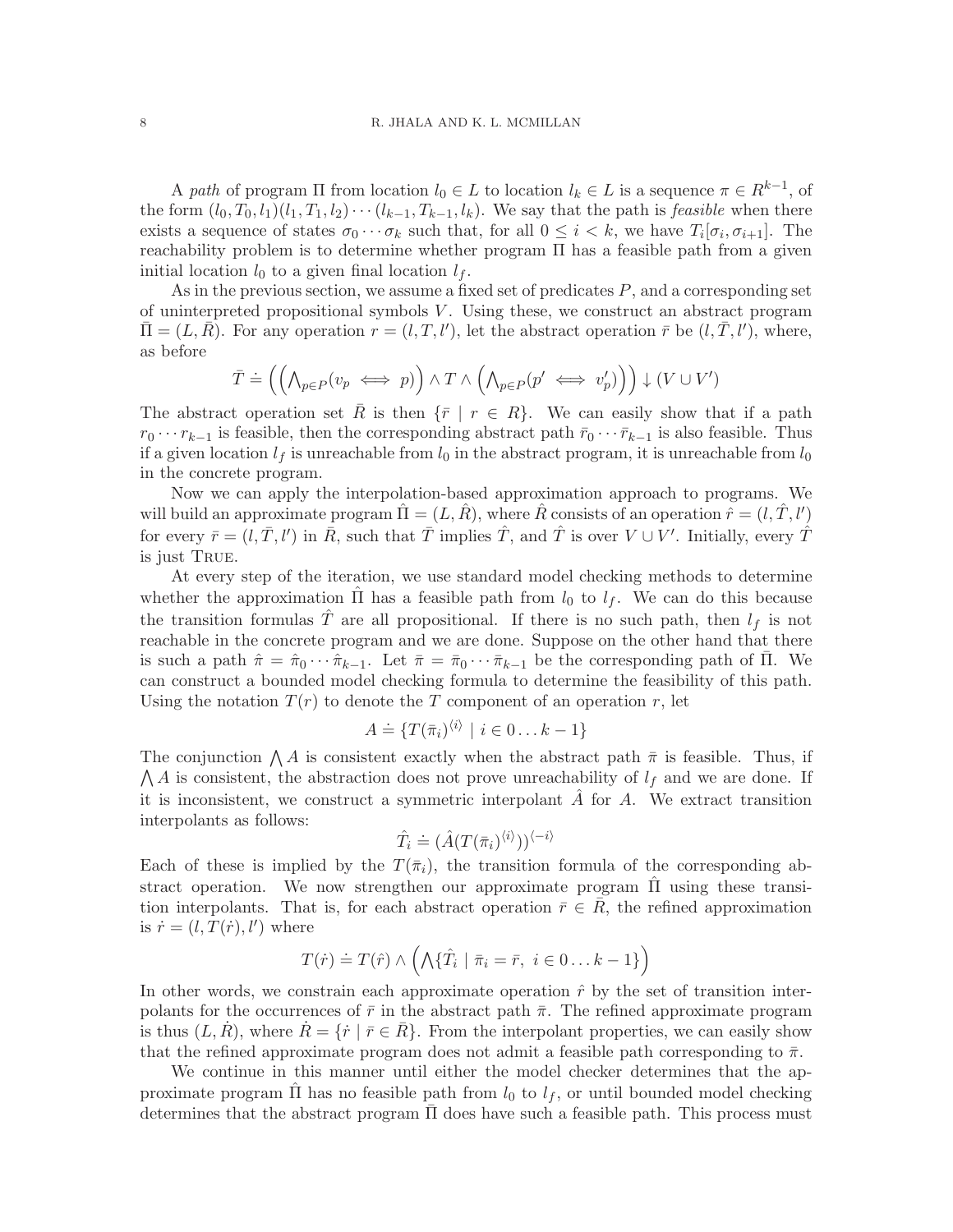| statement              | transition interpolant                                                                    |
|------------------------|-------------------------------------------------------------------------------------------|
| $a[x] \leftarrow y$    | $(x = z)' \Rightarrow (a[z] = y)'$                                                        |
| $y \leftarrow y + 1$   | $\left( a[z] = y \Rightarrow (a[z] = y - 1)' \right) \wedge ((x = z)' \Rightarrow x = z)$ |
| assume $z = x$         | $\left( a(z) = y - 1 \Rightarrow (a(z) = y - 1)' \right) \wedge x = z$                    |
| assume $a[z] \neq y-1$ | $ a z  \neq y-1$                                                                          |

<span id="page-8-0"></span>Figure 2: An infeasible program path, with transition interpolants. The statement "assume  $\phi$ " is a guard. It aborts when  $\phi$  is false. In the transition interpolants, we have replaced  $v_p$  with p for clarity, but in fact these formulas are over  $V \cup V'$ .

terminate, since at each step  $\hat{\Pi}$  is strengthened, and we cannot strengthen a finite set of propositional formulas infinitely.

The advantage of this approach, relative to that of section [4,](#page-3-0) is that the bounded model checking formula  $\bigwedge A$  only relates to a single program path. In practice, the refutation of a single path using a decision procedure is considerably less costly than the refutation of all possible paths of a given length.

As an example of using interpolation to compute an approximate program, Figure [2](#page-8-0) shows a small program with one path, which happens to be infeasible. The method of [\[HJMM04\]](#page-15-3) chooses the predicates  $x = z$ ,  $a[z] = y$  and  $a[z] = y - 1$  to represent the abstract state space. Next to each operation in the path is shown the transition interpolant  $\hat{T}_i$  that was obtained for that operation. Note that each transition interpolant is implied by the semantics of the corresponding statement, and that collectively the transition interpolants rule out the program path (the reader might wish to verify this). Moreover, the transition interpolant for the first statement,  $a[x] \leftarrow y$ , is  $x = z \Rightarrow a[z] = y$ . This is a disjunction and therefore cannot be inferred by predicate image techniques that use the Cartesian or Boolean programs approximations. In fact, the BLAST model checker cannot rule out this program path. However, using transition interpolants, we obtain a transition relation approximation that proves the program has no feasible path from beginning to end.

6.2. Modeling with weakest precondition. A further optimization that we can use in the case of deterministic programs is that we can express the abstract transition formulas  $\overline{T}$  in terms of the weakest precondition operator. That is, if T is deterministic, the abstract transition formula  $\overline{T}$  is satisfiability equivalent over  $V \cup V'$  to:

$$
\Big(\textstyle\bigwedge_{p\in P}(v_p\iff p)\Big) \land \neg \text{wp}_T(\text{FALSE}) \land \Big(\textstyle\bigwedge_{p\in P}(v'_p\iff \text{wp}_T(p))\Big)
$$

Thus, if we can symbolically compute the weakest precondition operator for the operations in our programming language, we can use this formula in place of  $\overline{T}$  as the abstract transition formula. In this way, the abstract transition formula is localized to just those program variables that are related in some way to predicates P. In particular, if  $\pi$  is an assignment to a program variable not occurring in P, then we will have  $v'_p \iff p$ , for every predicate in P.

6.3. A hybrid approach. We can combine transition interpolants with other methods of approximating the transition relation or the image. For example, given a set of propositions V, the *strongest Cartesian postcondition*  $\text{scp}_T(\phi)$  of a formula  $\phi$  with respect to a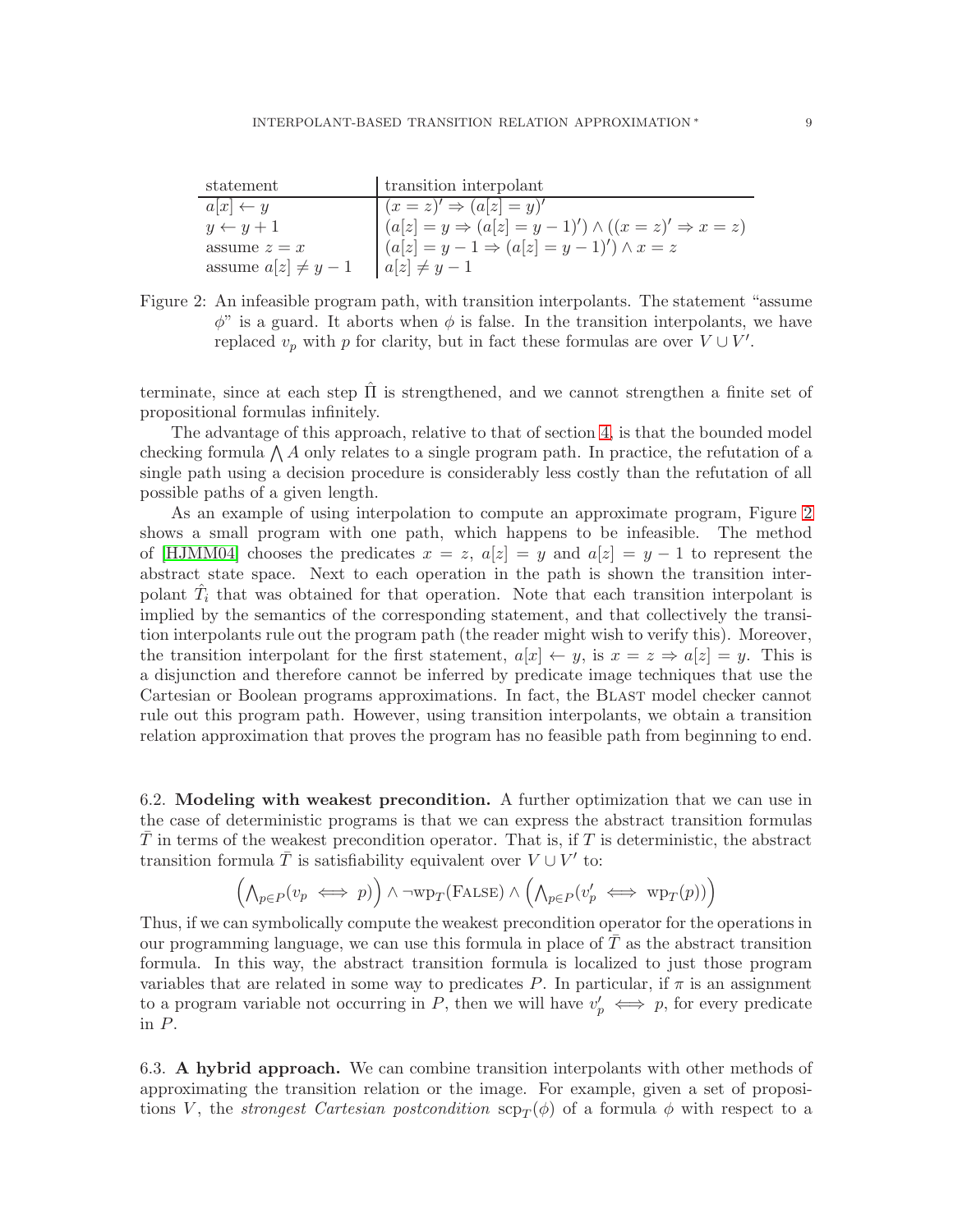transition formula T is the strongest cube  $\psi$  over V such that  $\phi \wedge T$  implies  $\psi'$  (a cube is a conjunction of literals). In computing the image of a state formula  $\phi$  with respect to an operation  $\hat{r}$  of the approximate program, we can strengthen the result by conjoining it with the strongest Cartesian postcondition with respect to the corresponding abstract operation  $\bar{r}$ . Thus, the *hybrid image* of  $\phi$  with respect to transition  $\hat{r}$  is:

$$
\mathrm{hi}_{\hat{r}}(\phi) \doteq \mathrm{sp}_{T(\hat{r})}(\phi) \wedge \mathrm{scp}_{T(\bar{r})}(\phi)
$$

This set is still an over-approximation of the exact abstract image  $\text{sp}_{T(\bar{r})}(\phi)$ , so it is sound to use the hybrid image in the reachability computation. This may result in fewer iterations of the refinement loop.

#### 7. Computing strong interpolants

<span id="page-9-0"></span>In preliminary tests of the method, we found that transition interpolants derived from proofs by the method of [\[McM03\]](#page-16-2) were often unnecessarily weak. For example, we might obtain  $(p \land q) \Rightarrow (p' \land q')$  when the stronger  $(p \Rightarrow p') \land (q \Rightarrow q')$  could be proved. This slowed convergence substantially. The experiments presented in this paper use a modified version of the method of [\[McM03\]](#page-16-2) which incorporates technique of strengthening the interpolant obtained from a resolution proof . It is important in practice to compute strong transition interpolants, to reduce the number of refinement iterations needed to compute the transiton relation approximation.

As an example of this, notice that in Figure [2,](#page-8-0) the transition interpolant for the second step is a conjunction of disjunctions:

$$
(a[z] = y \Rightarrow (a[z] = y - 1)') \land ((x = z)' \Rightarrow x = z)
$$

However, other valid interpolants are possible. For example, we might have obtained a weaker version:

$$
(x = z)' \Rightarrow (x = z \land (a[z] = y \Rightarrow (a[z] = y - 1)'))
$$

This formula has been weakened by pulling one disjunction outside of the conjunction, though it is still sufficient to rule out this particular program path. The stronger interpolant has the advantage that it may be more useful in ruling out other program paths in a more complex program. Unfortunately, either of these interpolants might be obtained in practice, depending on the exact order of resolution steps generated by the prover. The order of resolution steps generated by a SAT solver depends on the order in which implications are propagated by the Boolean constraint propagation (BCP) procedure, and is quite arbitrary. Thus, it is useful in practice to try to adjust the proof before computing an interpolant, in such a way that a stronger interpolant results.

To understand this process in detail, it is necessary to understand the process of generating interpolants from resolution proofs, as described in [\[McM03\]](#page-16-2). A full treatment of this subject is beyond the scope of this paper. However, to gain some intuition about the problem, it is only necessary to know two things about such interpolants. First, the interpolant for  $(A, B)$  is a Boolean circuit whose structure mirrors the structure of the resolution proof that refutes  $A \wedge B$ . Second, resolutions on local atoms (those not occurring in B) generate "or" gates, while resolutions on global atoms (those occurring in  $B$ ) generate "and" gates. Thus, if we want to generate a strong interpolant formula, it would be best to move the local resolutions toward the hypotheses of the proof, and the global resolutions toward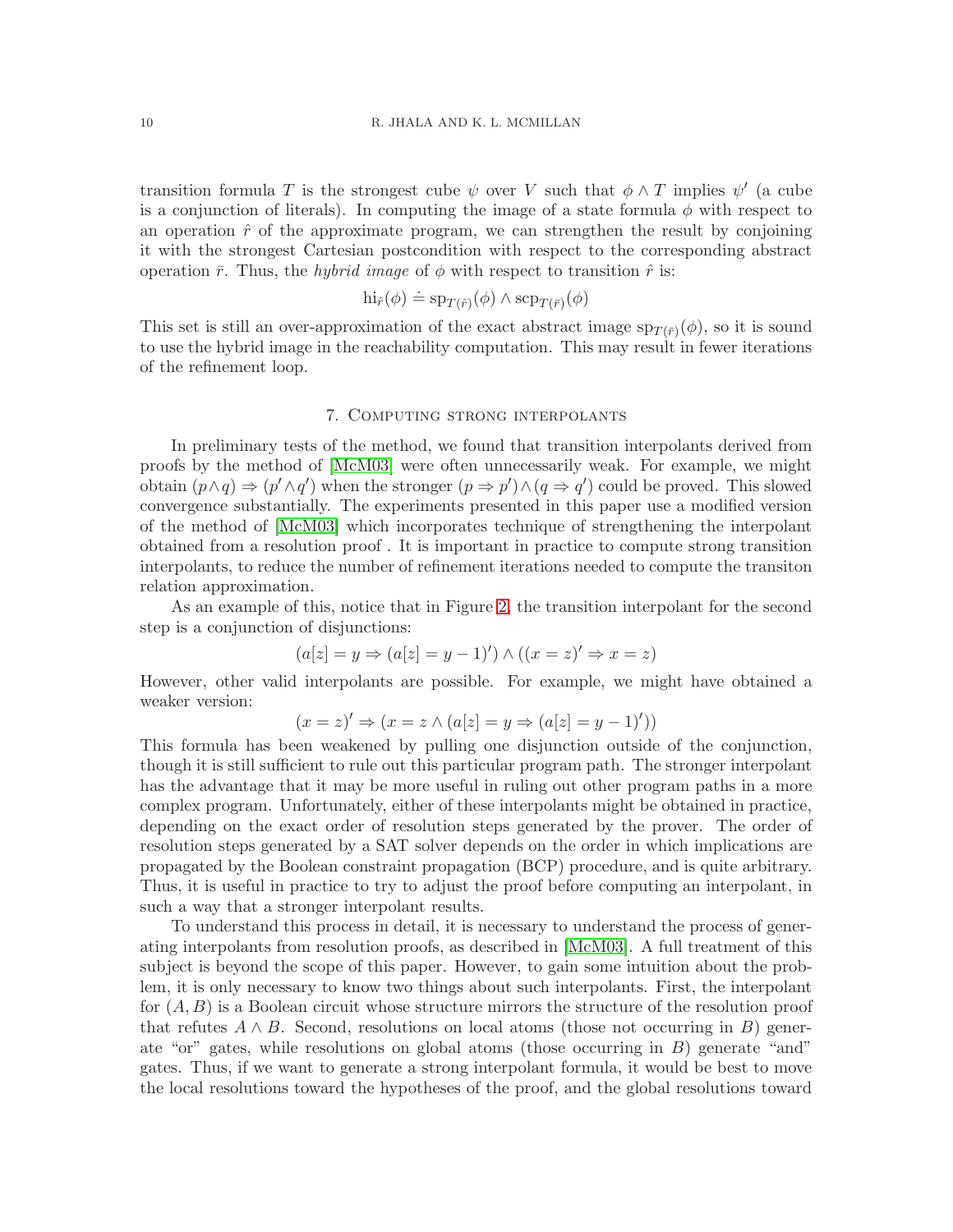the conclusion. This effectively moves the "or" gates toward the inputs of the interpolant circuit, and the "and" gates toward the output, thus strengthening the interpolant.

We will think of a refutation proof by resolution as a DAG  $(V, E)$ , in which the vertices V are clauses. Each root of the DAG is a hypothesis of the proof, and the unique leaf is the empty clause (representing "false"). Each non-root vertex  $v$  has exactly two parents, which we will denote  $v^+$  and  $v^-$ , and a *pivot variable* PIVOT $(v)$ . The proof is *valid* when, for every non-root vertex  $v, v^+$  has the form PIVOT $(v) \vee \Theta_1$  and  $v^-$  has the form  $\neg$ PIVOT $(v) \vee \Theta_2$ and  $v = \Theta_1 \vee \Theta_2$  (that is, each derived clause is the result of resolving its two parents on variable  $\text{Pivor}(v)$ ). Figuratively speaking, each literal in a hypothesis flows down the DAG until it is annihilated by resolution with its negation. As an example, Figure [3a](#page-10-0) shows a simple resolution refutation whose hypotheses are  $p \vee q$ ,  $\neg p$  and  $\neg q$ . In this case we resolve first on  $p$ , then on  $q$ .



<span id="page-10-0"></span>Figure 3: Exchanging the order of two resolution steps

The order of two consecutive resolution steps in a proof can always be reversed, though possibly at the cost of expanding the proof. For example, Figure [3b](#page-10-0) shows the result of reversing the order of resolution in our simple example, so that we resolve first on  $q$ , then on  $p$ . This is an example of a generally valid graph transformation on resultion proofs, depicted in Figure [4.](#page-10-1) In the figure, a box containing a variable  $p$  denotes the result of resolving its parents on p. The left parent of a vertex v is  $v^+$ , while the right parent is  $v^-$ . This transformation is valid when q occurs in  $v_1$ , but not in  $v_2$ . The reader can easily verify that the right graph is a valid proof when the left one is. Note that the vertex marked \* on the left hand side may have other successors in the graph that are not pictured. In this case we cannot delete this vertex from the proof when applying the transformation. Thus, applying the transformation may increase the size of the proof graph by one vertex.



<span id="page-10-1"></span>Figure 4: Proof transformation valid when  $v_1$  contains q, but  $v_2$  does not.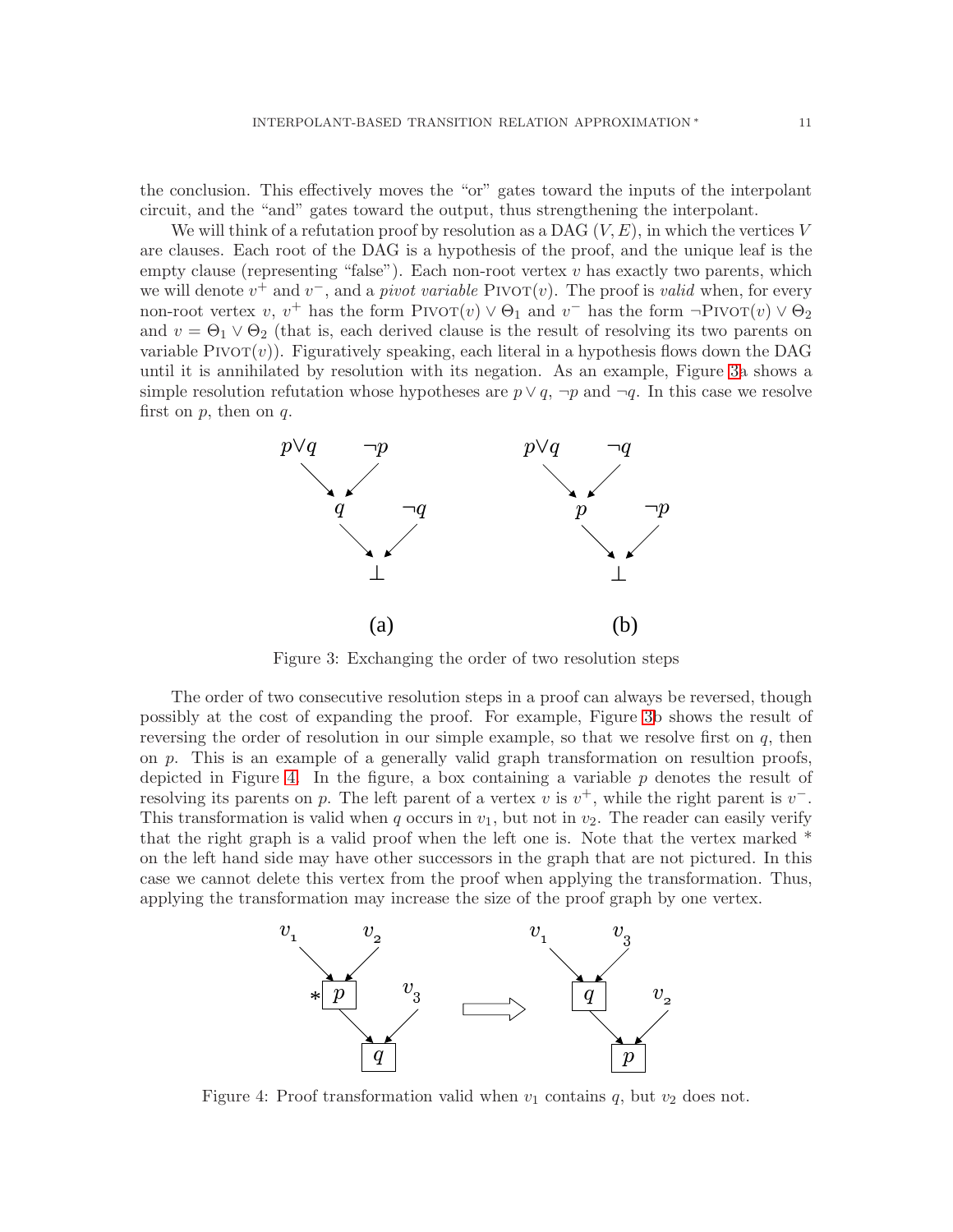Figure [5](#page-11-0) shows the case when both the clauses  $v_1$  and  $v_2$  contain q. In this case, we obtain two resolutions on q. Again, the original resolution on  $p$ , marked  $*$ , may or may not be deleted, depending on whether it has additional successors. Both these transformation are symmetric with respect to polarity. Thus, we obtain similar transformations by reversing the antecedents of either resolution step on the left-hand side.



<span id="page-11-0"></span>Figure 5: Proof transformation valid when both  $v_1$  and  $v_2$  contain q.

By applying these graph transformations systematically, we can in principle move all of the resolutions on local atoms to the top of the proof, and all the resolutions on global atoms to the bottom. This would result in an interpolant in conjunctive normal form (CNF). However, it may also result in an exponential expansion of the proof. Instead, we will take a limited approach that keeps the interpolant linear in the size of the original resolution proof, but may not yield an interpolant in CNF.

First, we must first take into account that the proof is a DAG and not a tree. As noted above, raising resolution on q above a resolution on  $p$  could result in the loss of shared structure, if the latter has more than one successor in the graph. To prevent this, we never apply the reversal transformations when the upper resolution (on  $p$ ) has multiple successors. We will say a vertex is *passable* if it is not a root, and if it has exactly one successor. We traverse the proof in some topological order, from antecedents to consequents. Each time we encounter a resolution step v on a local atom q, we raise this resolution step by repeatedly exchanging it with one of its parents, until neither of its parents is passable. This procedure is shown in pseudocode in Figure [6.](#page-12-1)

Note that the procedure RAISE, if q occurs in both  $v'^+$  and  $v'^-$ , then we create two new resolutions on q, while removing only one (this corresponds to the transformation of Figure [5\)](#page-11-0). Thus, the size of the proof increases. However, the final number of resolutions on q is no more than the number of occurrences of  $q$  in the the original proof. Thus, the number of resolutions we obtain after raising all the resolutions on local atoms is linear in the size of the original proof (if we measure it by the number of literals it contains). As a result the interpolant we obtain from the rewritten proof is still linear in size of the original proof (though it may be quadratically larger than the interpolant derived from the original proof).

Also note that in procedure RAISE, it may be possible to raise a given resolution  $v$  over either  $v^+$  or  $v^-$ . We have arbitrarily chosen  $v^+$  in this case, though it may be, for example, that the heavier of the two proof branches would be heuristically the better choice. This choice occurs rarely, however, in proofs generated by SAT solvers. These proofs tend to consist of long chains of resolutions in which one of the two antecedents are hypotheses. These chains are the result of Boolean constraint propagation. The unusual case in which both antecedents are derived clauses are typically the result of the SAT solver backtracking out of a decision. Thus in most cases, only one choice is possible.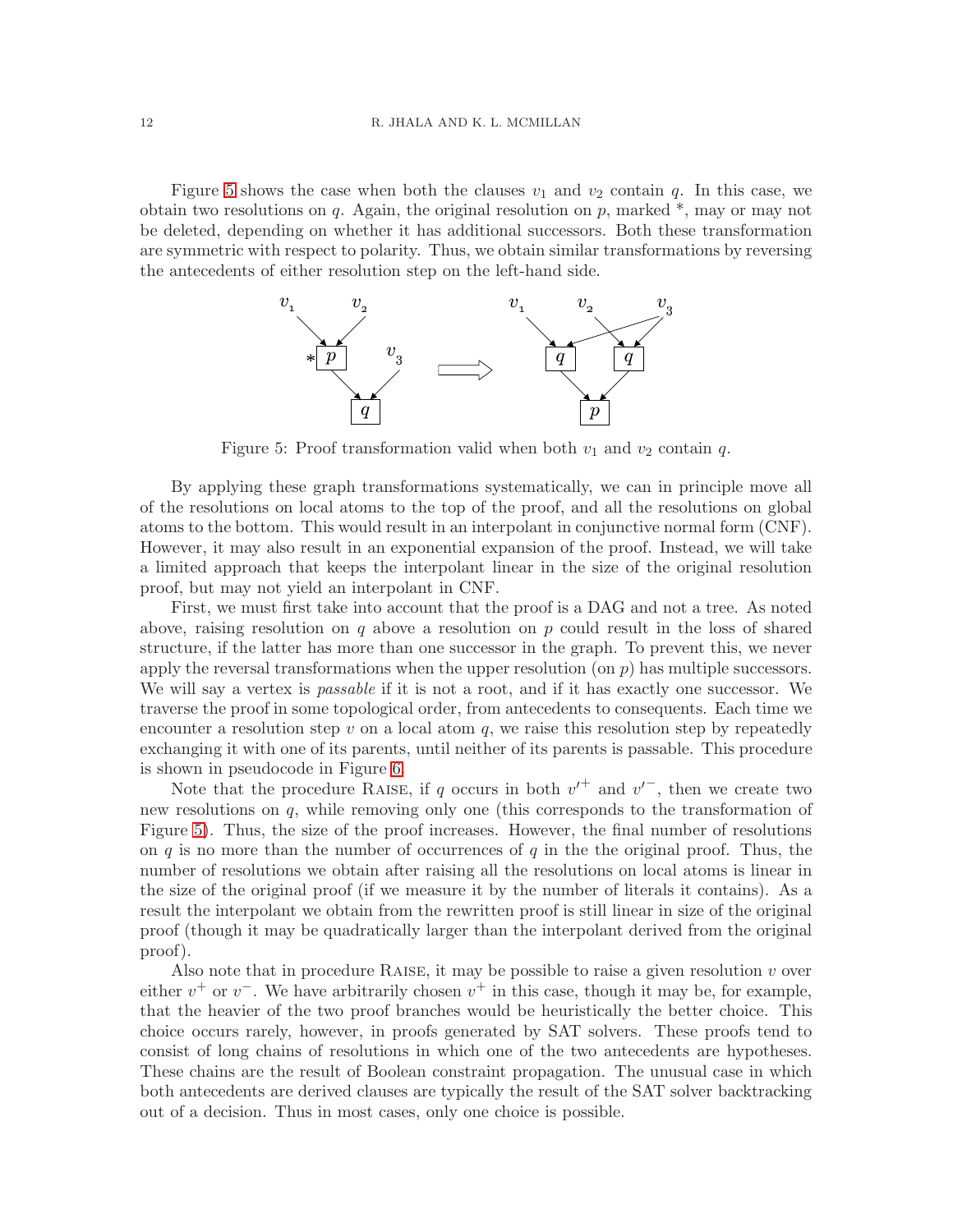```
function \text{ResOLVE}(q, v_1, v_2)if q does not occur in v_1 then return v_2else if \neg q does not occur in v_2 then return v_1else
        let r be the resolvent of v_1 and v_2 on q
         add r to the proof, with r^+ = v_1 and r^- = v_2\text{RAISE}(r)return r
procedure \text{RAISE}(v)let q = \text{Pivor}(v)if v^+ is passable then
         let v' = v^+ and p = \text{Pivor}(v')set v^+ \leftarrow RESOLVE(q, v'^+, v^-)set v^- ← RESOLVE(q, v'^{-}, v^-)remove vertex v' and set Pivor(v) \leftarrow pelse if v^- is passable then
         let v' = v^- and p = \text{Pivor}(v')set v^+ \leftarrow RESOLVE(q, v^+, v'^+)set v^- \leftarrow RESOLVE(q, v^+, v'^-)remove vertex v' and set Pivor(v) \leftarrow p
```
#### procedure TransformProof

let  $c_1, \ldots, c_n$  be a topological sort of the non-root proof vertices for  $i = 1 \ldots n$  do

if  $\text{Pivor}(c_i)$  is local (occurs only in A) then  $\text{Raise}(c_i)$ 

<span id="page-12-1"></span>Figure 6: Proof transformation procedure

There are two reasons why, after apply the transformation procedure, we may still have global resolutions above local resolutions (and thus "and" gates inside "or" gates in the interpolant). Most obviously, the proof may not have been a tree, and thus raising some local resolution may have been blocked because neither parent was passable. The other reason is that when we raise resolution on  $q$  above one antecedent, we also raise the proof of the other antecedent. This may itself contain global resolutions (though as mentioned, in most cases the other antecedent is a hypothesis) We might imagine continuing by raising each resulting resolution on  $q$  above its other antecedent. However, the resulting loss of structure sharing would cause an exponential expansion in the proof DAG. In practice, we have found that the limited transformation procedure outlined figure [6](#page-12-1) resutls in an interpolant in CNF most of the time, producing a substantial improvement in the performance of interpolation-based refinement over the basic procedure of [\[McM03\]](#page-16-2).

## 8. Experiments

<span id="page-12-0"></span>We now experimentally compare the method of the previous section with a method due to Das and Dill [DD01]. This method refines an approximate transition relation by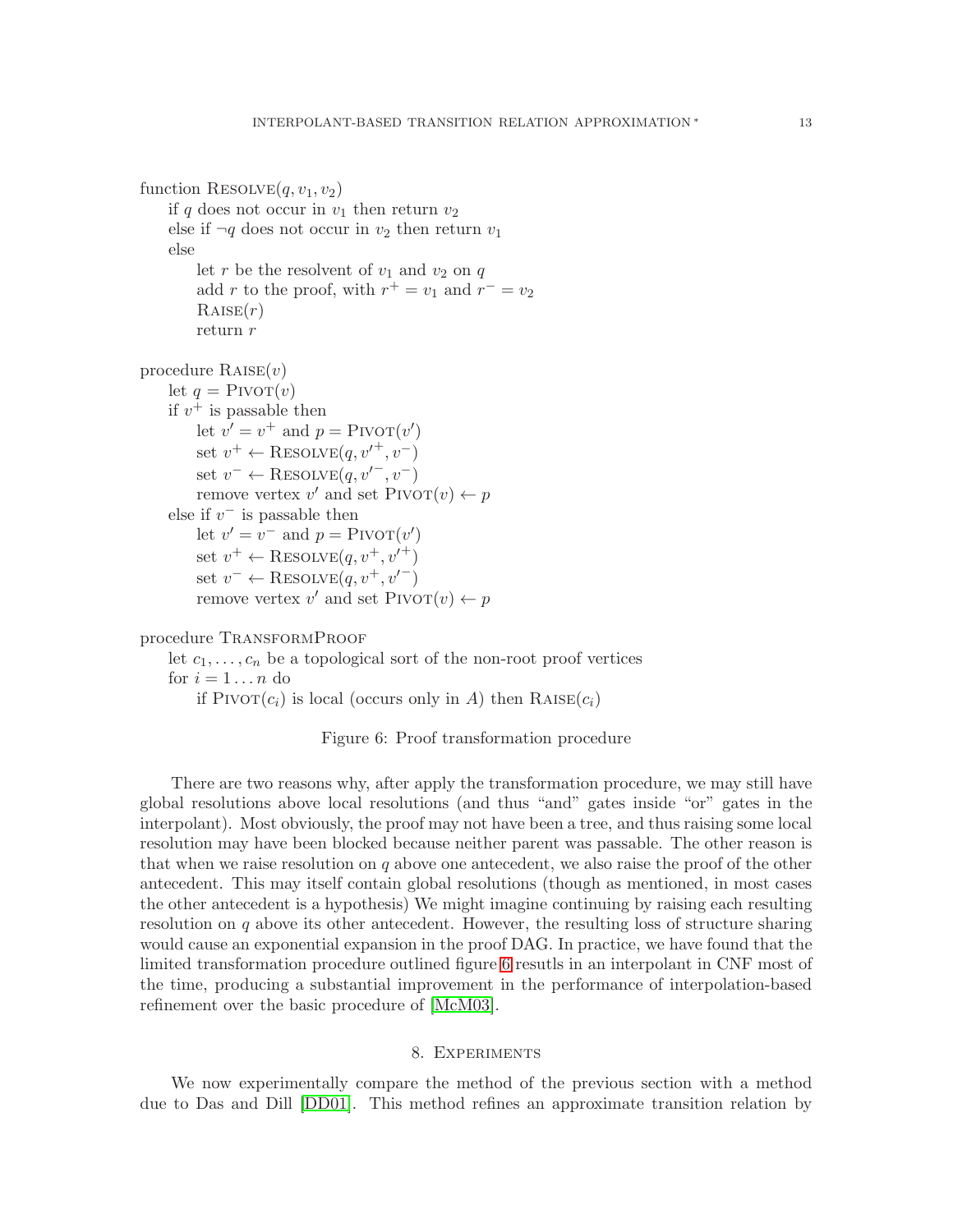analyzing counterexamples from the approximate system to infer a refinement that rules out each counterexample. More precisely, a counterexample of the approximate program  $(L, \hat{R})$  is an alternating sequence  $\pi = \sigma_0 \hat{r}_0 \sigma_1 \cdots \hat{r}_{k-1} \sigma_k$ , where each  $\sigma_i$  is a minterm over V, each  $\hat{r}_i$  is an operation in  $\hat{R}$ ,  $l(r_0) = l_0$ ,  $l'(r_{k-1}) = l_f$ , and for all  $0 \le i \le k$ , we have  $T(\hat{r}_i)[\sigma_i, \sigma_{i+1}]$ . This induces a set of transition minterms,  $t_i = \sigma_i \wedge \sigma'_{i+1}$ , for  $0 \leq i < k$ . Note that each  $t_i$  is by definition consistent with  $T(\hat{r}_i)$ .

To refine the approximate program, we test each  $t_i$  for consistency with the corresponding abstract transition formula  $T(\bar{r}_i)$ . If it is inconsistent, the counterexample is false (due to over-approximation). Using an incremental decision procedure, we then greedily remove literals from  $t_i$  that can be removed while retaining inconsistency with  $T(\bar{r}_i)$ . The result is a minimal (but not minimum) cube that is inconsistent with  $T(\bar{r}_i)$ . The negation of this cube is implied by  $T(\bar{r}_i)$ , so we use it to strengthen corresponding approximate transition formula  $T(\hat{r}_i)$ . Since more than one transition minterm may be inconsistent, we may refine several approximate operations in this way (however if none are inconsistent, we have found a true counterexample of the abstraction).

Both approximation refinement procedures are embedded as subroutines of the Blast software model checker. Whenever the model checker finds a path from an initial state to a failure state in the approximate program, it calls the refinement procedure. If refinement fails because the abstraction does not prove the property, the procedure of [\[HJMM04\]](#page-15-3) is used to add predicates to the abstraction. Since both refinement methods are embedded in the same model checking procedure and use the same decision procedure, we can obtain a fairly direct comparison.

Our benchmarks are a set of C programs with assertions embedded to test properties relating to the contents of arrays.<sup>[2](#page-13-0)</sup> Some of these programs were written expressly as tests. Others were obtained by adding assertions to a sample device driver for the Linux operating system from a textbook [\[RC01\]](#page-16-3). Most of the properties are true. None of the properties can be verified or refuted by Blast without using a refinement procedure, due to its use of the Cartesian image.

Figure [7](#page-14-0) shows a comparison in terms of run time (on a 3GHz Intel Xeon processor) and number of refinement steps. The latter includes refinement steps that fail, causing predicates to be added. Run time includes model checking, refinement, and predicate selection. Each point represents a single benchmark problem. The X axis represents the Das/Dill method and the Y axis the interpolation-based method. Points below the heavy diagonal represent wins for the interpolation method, while points below the light diagonal represent improvements of an order of magnitude (note in one case a run-time improvement of two orders of magnitude is obtained). Figure [8](#page-14-1) shows the same comparison with the hybrid image computation. Here, the reduction in number of refinement steps is less pronounced, since less information must be learned by refinement.

The lower number of refinement steps required by interpolation method is easily explained. The Das/Dill method uses a specific counterexample and does not consider the property being verified. Thus it can easily generate refinements not relevant to proving the property. The interpolation procedure considers only the program path, and generates facts relevant to proving the property for that path. Thus, it tends to generate more relevant refinements, and as a result it converges in fewer refinements.

<span id="page-13-0"></span> $^{2}$  Available at http://www-cad.eecs.berkeley.edu/~kenmcmil/cav05data.tar.gz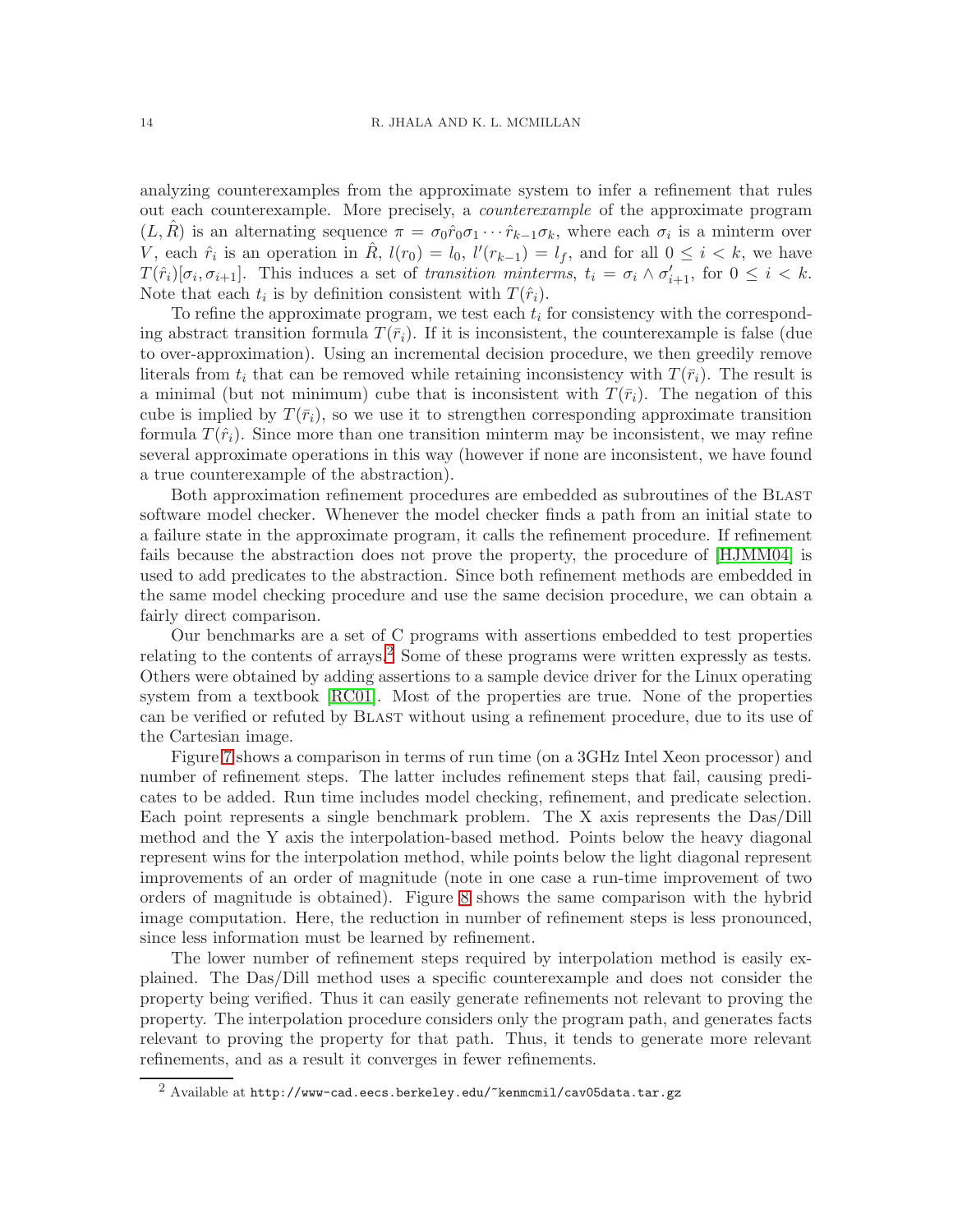

Figure 7: Comparison of the Das/Dill and interpolation-based methods as to run time and number of refinement steps.

<span id="page-14-0"></span>

<span id="page-14-1"></span>Figure 8: Comparison of the Das/Dill and interpolation-based refinement methods, using the hybrid image.

Figure [9](#page-15-10) compares the performance the interpolation-based method with and without hybrid image computation. Though the hybrid method can reduce the number of refinement steps, it sometimes increases the run time due to the cost of computing the Cartesian image using a decision procedure.

## 9. CONCLUSIONS

We have described a method that combines bounded model checking and interpolation to approximate the transition relation of a system with respect to a given safety property. The method is extensible to liveness properties of finite-state systems, in the same manner as the method of [\[MA03\]](#page-15-9). When used with predicate abstraction, the method eliminates the individual variables and function symbols from the approximate transition formula, leaving it in a propositional form. Unlike the method of [\[LBC03\]](#page-15-4), it does this without introducing extraneous Boolean variables. Thus, we can apply standard symbolic model checking methods to the approximate system.

For a set of benchmark programs, the method was found to converge more rapidly than the counterexample-based method of Das and Dill, primarily due to the prover's ability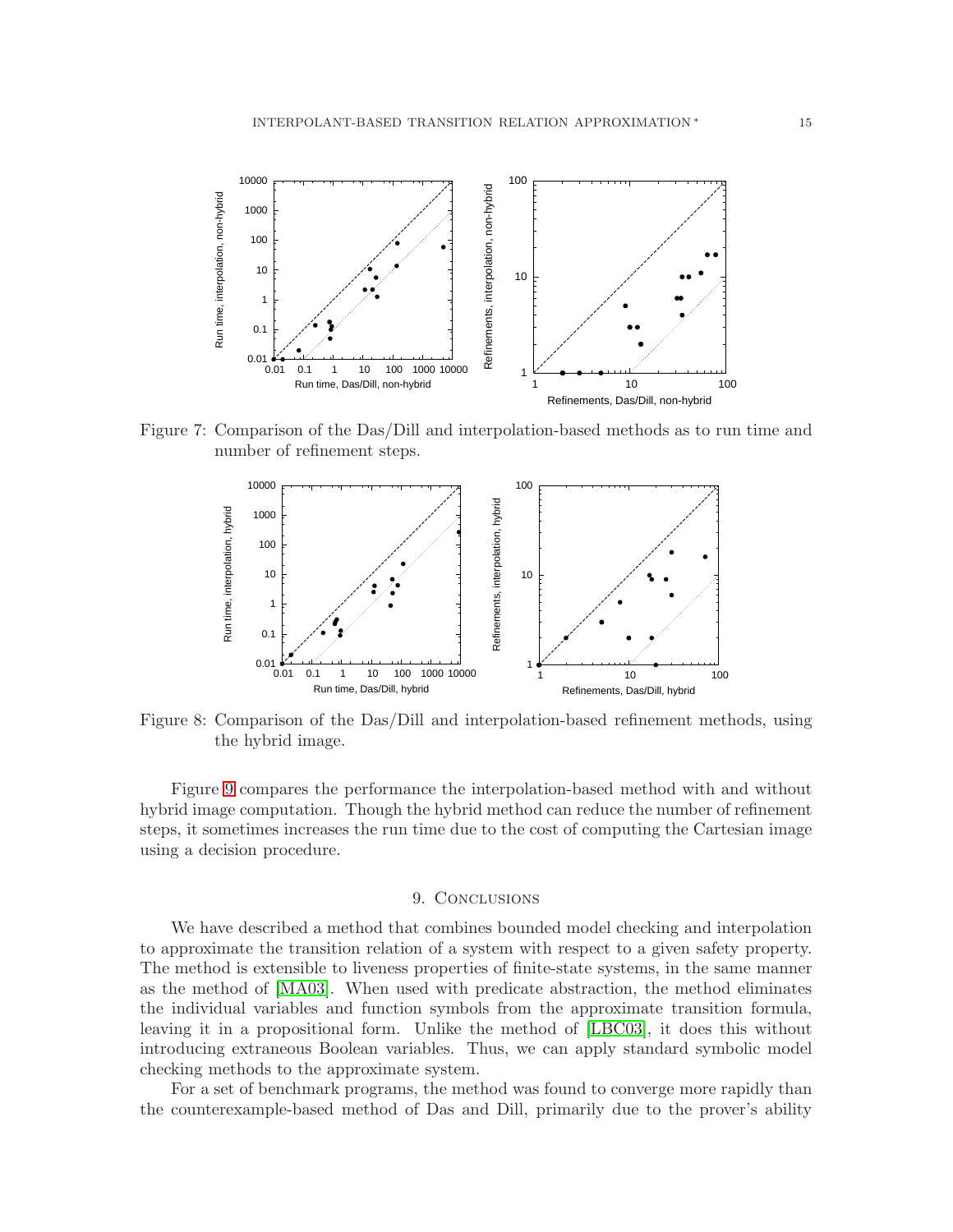

<span id="page-15-10"></span>Figure 9: Comparison of the interpolation-based refinement methods, without and with hybrid image.

to focus the proof, and therefore the refinements, on facts relevant to the property. The benchmark programs used here are small (the largest being a sample device driver from a textbook), and the benchmark set contains only 19 problems. Thus we cannot draw broad conclusions about the applicability of the method. However, the experiments do show a potential to speed the convergence of transition relation refinement for real programs. Our hope is that this will make it easier to model check data-oriented rather than control-oriented properties of software.

#### **REFERENCES**

<span id="page-15-9"></span><span id="page-15-8"></span><span id="page-15-7"></span><span id="page-15-6"></span><span id="page-15-5"></span><span id="page-15-4"></span><span id="page-15-3"></span><span id="page-15-2"></span><span id="page-15-1"></span><span id="page-15-0"></span>

| [BCCZ99]      | A. Biere, A. Cimatti, E.M. Clarke, and Y. Zhu. Symbolic model checking without BDDs. In                                                                               |
|---------------|-----------------------------------------------------------------------------------------------------------------------------------------------------------------------|
|               | TACAS 99: Tools and Algorithms for the Construction and Analysis of Systems, Lecture Notes                                                                            |
|               | in Computer Science 1579, pages 193–207. Springer, 1999.                                                                                                              |
| [BR02]        | T. Ball and S.K. Rajamani. The SLAM project: debugging system software via static analysis.<br>In POPL 02: Principles of Programming Languages, pages 1–3. ACM, 2002. |
| $[CGJ+00]$    | E. M. Clarke, O. Grumberg, S. Jha, Y. Lu, and H. Veith. Counterexample-guided abstraction                                                                             |
|               | refinement. In CAV 00: Computer-Aided Verification, Lecture Notes in Computer Science 1855,                                                                           |
|               | pages 154-169. Springer, 2000.                                                                                                                                        |
| [Cra57]       | W. Craig. Three uses of the Herbrand-Gentzen theorem in relating model theory and proof                                                                               |
|               | theory. <i>J. Symbolic Logic</i> , $22(3):269-285$ , 1957.                                                                                                            |
| [DD01]        | S. Das and D.L. Dill. Successive approximation of abstract transition relations. In LICS 01:                                                                          |
|               | Logic in Computer Science, pages 51–60. IEEE Press, 2001.                                                                                                             |
| [GS97]        | S. Graf and H. Saïdi. Construction of abstract state graphs with PVS. In CAV 97: Computer                                                                             |
|               | Aided Verification, LNCS 1254, pages 72–83. Springer, 1997.                                                                                                           |
| [HJMM04]      | T.A. Henzinger, R. Jhala, R. Majumdar, and K.L. McMillan. Abstractions from proofs. In <i>POPL</i>                                                                    |
|               | $04$ : Principles of Programming Languages, pages 232–244. ACM, 2004.                                                                                                 |
| [HJMS02]      | T.A. Henzinger, R. Jhala, R. Majumdar, and G. Sutre. Lazy abstraction. In POPL 02: Principles                                                                         |
|               | of Programming Languages, pages 58–70. ACM, 2002.                                                                                                                     |
| $\vert$ Kra97 | J. Krajíček. Interpolation theorems, lower bounds for proof systems, and independence results                                                                         |
|               | for bounded arithmetic. <i>J. Symbolic Logic</i> , $62(2):457-486$ , June 1997.                                                                                       |
| [LBC03]       | S. K. Lahiri, R. E. Bryant, and B. Cook. A symbolic approach to predicate abstraction. In                                                                             |
|               | <i>CAV 03: Computer-Aided Verification</i> , Lecture Notes in Computer Science 2725, pages 141–                                                                       |
|               | 153. Springer, 2003.                                                                                                                                                  |
| [MA03]        | K. L. McMillan and N. Amla. Automatic abstraction without counterexamples. In TACAS 03:                                                                               |
|               | Tools and Algorithms for the Construction and Analysis of Systems, Lecture Notes in Computer                                                                          |
|               | Science $2619$ , pages $2-17$ . Springer, 2003.                                                                                                                       |